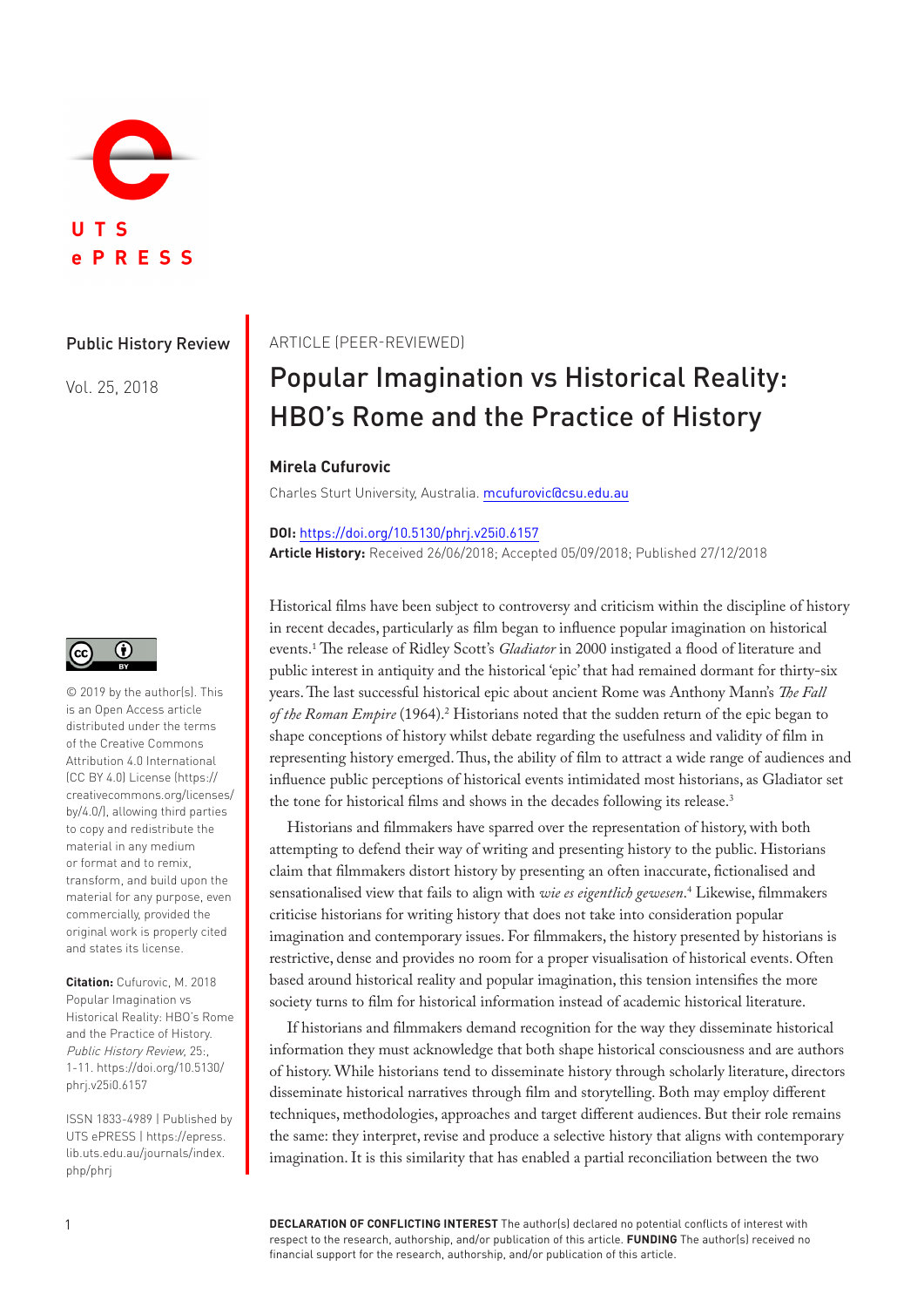

to emerge; filmmakers aim to teach history by employing historical consultants to ensure historical 'accuracy', while historians turn to film to view, teach and learn about history and its representation. This intertwining has led to an increase of scholarly journals and public magazines focusing on film which have devoted issues and reviews toward its study – also known as reception studies.<sup>[5](#page-8-1)</sup>

This article is as much about history and popular imagination as it is about historical films. It is not historical accuracy or film as historical evidence that matters, but the historical questions and debates that film raises for its audience and the historical profession regarding the past it presents and its implication on history. Such questions and debates base themselves around the extent to which filmmakers are able to interpret history through images and what kind of historical understandings it hopes to achieve. To analyse film as both an art and text provides insight into the popular imagination of society toward historical events as film, a form of public history, and 'offers the opportunity to reach different audiences and see scholarship represented in different ways'.[6](#page-8-2)

In the first section of this article I will explore these imaginations by conducting a comparative study of reviews on five online message boards relating to HBO's television series *Rome* (2005-7). Next, I will delve into the impact of popular imagination on the representation of history by looking at the tensions that arise between historical consultants and filmmakers alike. I have used the term 'filmmakers' to refer to individuals or a particular group that attempt to present the construction of historical events or individuals in film and television shows, including scriptwriters, directors and producers. Finally, I will examine the way popular imagination has changed the communication of historical facts and how the representation of history has been impacted as a result. I show that history through film offers a kind of complexity that produces historical knowledge that an academic historian would recognise as adding value to the study of history.

# HBO's Rome (2005-2007) and Popular Imagination

In his preface to *The History of Rome*, Livy (c64 BC-12 AD) observed that the composition of history can take one of two forms: the historian can compile evidence and provide an authentic account or excel in the writing of history through personal style and storytelling.<sup>7</sup> Most often than not, it is the second form that takes precedence in the making of historical films and influences popular imagination of historical happenings, particularly as filmmakers sensationalise history for mass entertainment.

The purposeful act of sensationalising history for mass entertainment to appeal to popular imagination falls under an emerging field of history, called public history, whereby 'representation[s] of the past [are] provided for and/or by people who are not universally based historians'[.8](#page-8-4) Public history takes an interest in new forms of historical representation that engages with the public, either through media forms and television, historical novels, museums, television history and so on. Public history not only demonstrates 'the ways that the study of history is popularly imagined by various audiences'; it redefines and redistributes intellectual authority, whereby 'historical artefacts, texts and discourses demand a hybrid approach' when studied so that they may be 'shared more broadly in historical research' to promote historical consciousness[.9](#page-8-5) Public history, thus, encourages broader participation in debates about history, which includes the kinds of responses ordinary people post and the discussions they engage in on online platforms.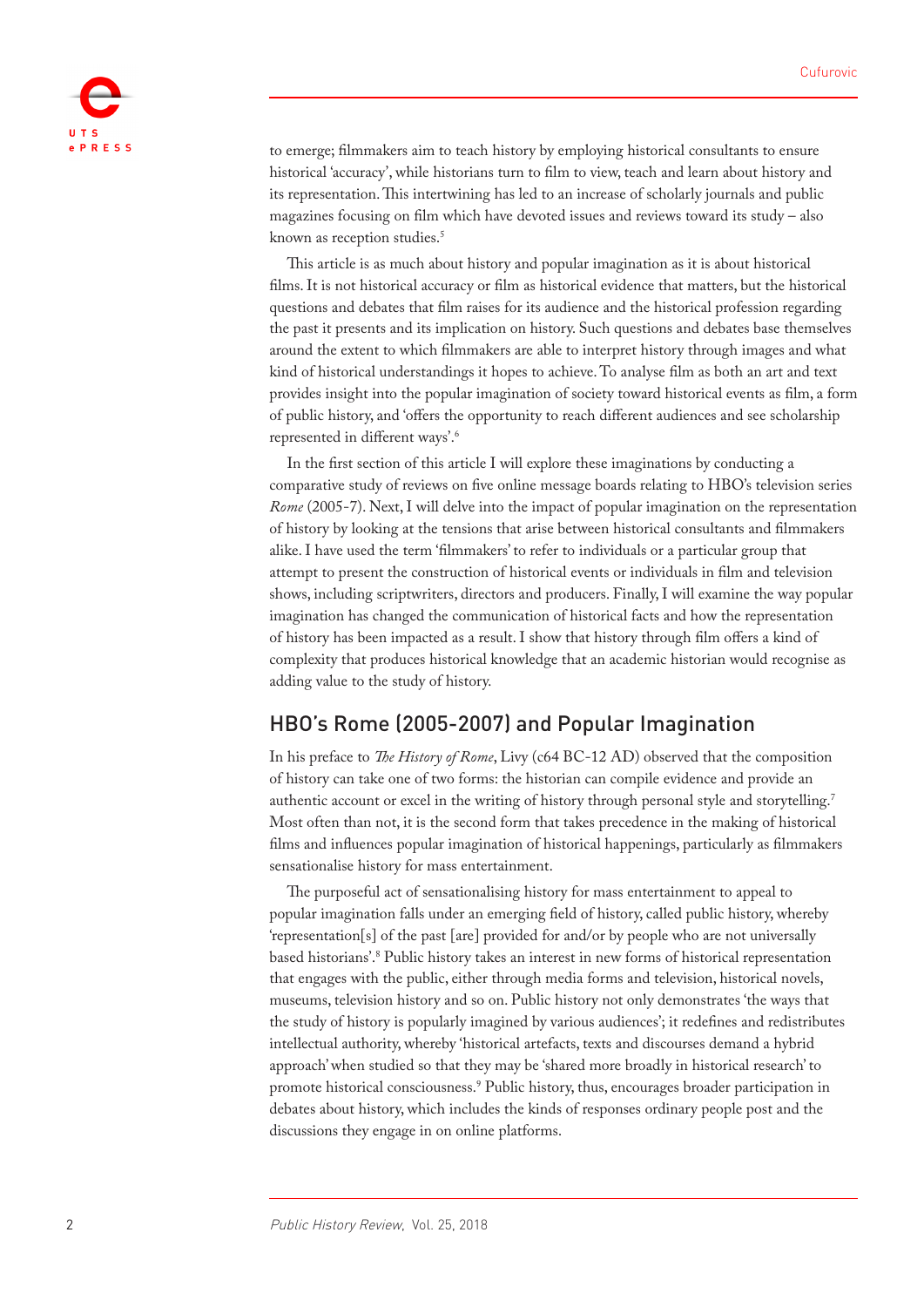

While *Gladiator* inspired the return of the epic both in cinema and among historians, HBO's television series *Rome* shook preconceived popular conceptions of ancient Rome derived from the standard historical genre. Executive producer and writer Bruno Heller stated that the primary aim of the series was to 'deliver something fresh', namely a historically stimulating and entertaining show that did not 'take a kind of pastiche approach' and allowed the audience to engage.[10](#page-8-6) Christopher Lockett, historian of film and popular culture, argued that *Rome* accounted for popular conceptions of history by deviating from standard depictions to incorporate a series of 'accidental histories' whereupon the history of Rome is determined by unintended consequences, events and circumstances that, both thematically and narratively, worked toward 'subtle dislocations of unitary and monolithic power and historical agency' often found within individual actors like Julius Caesar.[11](#page-8-7) In doing so, the series is just as much about Rome during Caesar's rule as it is about contemporary conceptions of popular culture and history.

In order to analyse this interplay of history and imagination, I conducted a comparative study of reviews on four online message boards – IMDB, Amazon, Tv.com and Metacritic – to explore popular debate on Rome. Reviewers who gave the show ten out of ten stars did so based on its ability to be both historically accurate and entertaining. The general public admired the series' ability to incorporate both 'popular and intelligent entertainment and scholarship' by interweaving 'historical authenticity' and 'quality storytelling' appropriate for television[.12](#page-8-8) This duality admits a 'far more thrilling, sexual and entertaining' tale that allows a historical exploration of 'the culture, political agendas, economic standing, battles, enigmas and many other details' of ancient Rome, deemed impossible through academic literature.[13](#page-8-9) While many recognised that Rome failed in some respects to achieve historical accuracy, they asserted that history itself was an act of storytelling, a 'piece of art' that can ideally be moulded to suit the entertaining nature of television.<sup>14</sup> As a result, reviewers tended to conclude that by playing around with historical facts, the series was able to be appropriately dramatic whereupon 'fiction helped the story flow' enough to 'feel at Rome during Caesar's day'[.15](#page-8-11) By drawing together film as a form of art with history as storytelling, the reviewers emphasise the vitality of the filmmaker's creative freedom in order to attract and educate the audience.

It comes of no surprise, then, that *Rome* attempts to use its creative license to incorporate 'historically marginalised and historically invisible actants' such as Titus Pullo and Lucius Vorenus – the former a legionary and the latter a centurion – in order to demonstrate how unintentional consequences can shape the course of Roman history.<sup>16</sup> One reviewer extensively commented on the series' unique interplay of history and fiction stating:

**What Rome does most successfully, I think, is to make the two least historical characters the most memorable. While Lucius Vorenus and Titus Pullo are mentioned only in passing in Caesar's Gallic Wars, here they dominate the storyline, offering a credible backdrop for the main 'historical' events and characters whose exploits and fame are well known to the history books. How fitting was it that in the series finale the coldly calculating Octavian, the future Augustus and first emperor of Rome, shakes the hand of lowly plebe Titus Pullo, his only true friend in the world. Brilliant.[17](#page-8-13)**

For classicist Monica S. Cyrino it is precisely this interplay that enables Rome to 'invite the audience into the grand historical account' and offer viewers 'a close-up of how history is made'.[18](#page-8-14) By creating a personalised account of these two characters in the retelling of historical events, audiences were able to connect with the events and characters despite the boundaries of time. A reviewer reflected that by incorporating the characters of Pullo and Vorenus, the series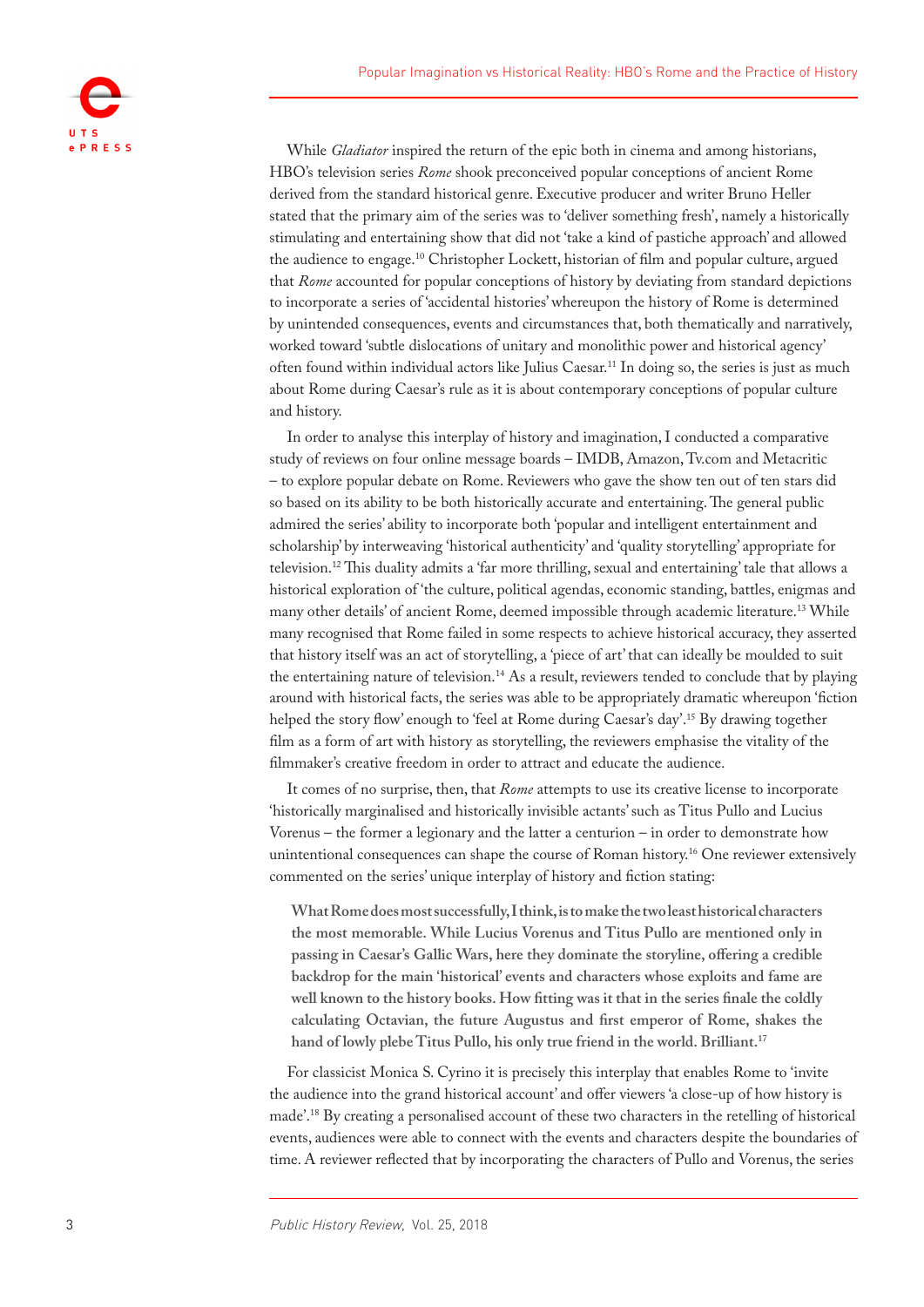

was able to 'remind us [the audience] that these figures were people in all the complexity of motivation that we experience in people today' – an account that would not have been possible had the perspectives been through aristocratic personalities like Caesar.[19](#page-8-15) The audience's interest in history is piqued by the ability of filmmakers to invite the audience into the world of Rome, thus changing the perception of history from that of fate to caprice and luck.[20](#page-8-16)

The result is a kind of history that is not driven but ridden. Rather than a planned teleology devised by great men, the history of Rome is an accident, comprised of unforeseen circumstances that can be attributed to the problem of antiquity. Classicist Mary Beard's analysis of the study of ancient history perfectly aligns with the methodology employed by the creators of Rome:

**At the heart of what I have written is a conviction that, at its best, the study of ancient history is as much about how we know as what we know. It involves an engagement with all the processes of selection, constructive blindness, revolutionary reinterpretation, and wilful misinterpretation that together produce the 'facts'... out of the messy, confusing, and contradictory evidence that survives[.21](#page-8-17)**

While the series most certainly took advantage of the limitations surrounding antiquity to provide a perfect mix of historical accuracy and entertainment in an attempt to distinguish itself from its predecessors, it is precisely this deliberate restructuring of history that causes tensions between historians and filmmakers to emerge, with most historians increasingly growing sceptical of film in its ability to present history accurately.

## History in Images and History in Words

Central to the debate surrounding the tensions between history and film is Robert A. Rosenstone, the leading historian in this area of contention. In 1989, Rosenstone created the first section in *The American Historical Review* devoted to the study of film and its implication on history[.22](#page-8-18) For Rosenstone, complaints surrounding the misuse of film are based upon two perceptions: that historical films are subject to the rules of historical practice as they are 'written history transformed to the screen' and that facts are facts and history is 'little more than an organised compilation of such facts'.[23](#page-9-0) As a result, historians have been quick to criticise historical films for their lack of historical accuracy. Gladiator has been subject to such criticism since its release, despite the involvement of Kathleen Coleman, an expert on Roman antiquity, as consultant to the production.

Rosenstone, however, argues that academic historians who criticise film for deviating away from historical reality fail to take into account that written history is just as much shaped by conventions of language and genre as film is by production and popular imagination, especially films representing the ancient past.[24](#page-9-1) *Rome* attempts to connect to the audience through its unique medium of visual appeal; it has the advantage to cater to popular imaginations that no other medium can match in terms of depth and breadth of audience influence. *Rome's* opening credits successfully offer a sense of familiarity by incorporating a mix of desire, spectacle and triumph with that of a tangible, believable and recognisable past that resonates with the values of the present.[25](#page-9-2) This mix is illustrated through the vibrant colours of graffiti written on Roman walls to present an authentic feel to the Roman lifestyle, against the backdrop of markets bustling with people from different social backgrounds. From the outset, *Rome* encapsulates everyday life and its peculiarities. And so, as demonstrated in *Rome's* dual aim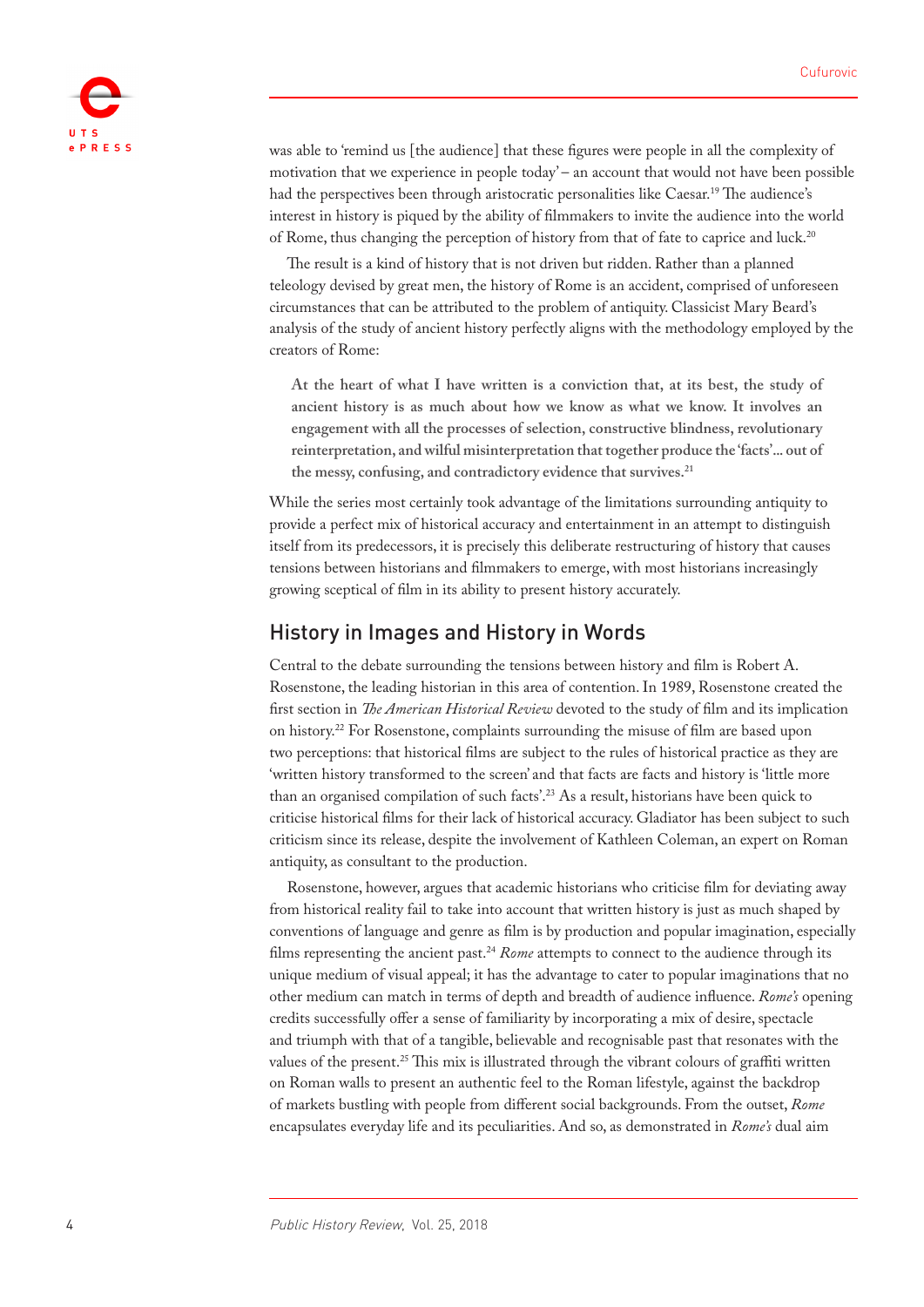

to educate and entertain, the art of filmmaking itself cannot be subject to the standards of academic history.

The debate for historical accuracy further becomes hazy when antiquity is in question. Like filmmakers and those historians studying film, scholars of antiquity have been known to incorporate historical reality and popular imagination in their literary works. Referred to as 'sensational historiography', ancient historians were convinced that historical amplification through the elaboration of historical events was a unique and distinguished practice as it generated 'pleasing effects' and in turn, stimulated and engaged audiences[.26](#page-9-3) For example, ancient Greek historian Polybius (c200-118 BC) comments on how Phylarcus (c215 BC) wrote not to present facts, but to engage his readers, writing 'carelessly' and never missing 'an opportunity to emphasise the lurid details'[.27](#page-9-4)

Similarly, *Rome* has taken on historically marginalised ancient figures like mother of emperor Augustus, Atia Balba Caesonia (86-43 BC), and interwoven her in the series as Atia of the Julii. As little is known of the historical Atia, the makers of *Rome* were able to take liberty in her representation. While ancient historian Tacitus (c56-120 AD) describes her as a religiously pious and admired Roman matron, the Atia of Rome is canny, headstrong and sexually voracious.[28](#page-9-5) The makers of Rome willingly deviated from historical records in an attempt to appeal to popular imagination. One reviewer described Atia as a 'voracious wonder… bad to her beautiful bones', with others admiring her portrayal as an 'ambitious political strategist'.[29](#page-9-6) After all, it was fervent characters like Atia that drew in over three million viewers per episode.[30](#page-9-7) However, criticism toward historical films that portray ancient figures becomes a double-edged sword: on one edge, the evidence that survive as 'facts' of history, whether objects or literary works, is fragmented, incomplete and contradictory; on the other, an imaginative engagement with historical 'facts' takes place by historians who seek to recreate the past.

The inherent problem of antiquity also contributes to rising tensions between historical consultants and filmmakers. Without a 'universally agreed factual basis for film', filmmakers are left with no alternative but to succumb to imagination to tell stories of the ancient past.<sup>[31](#page-9-8)</sup> If historians are consulted to provide advice on the representation of historical material, they are often called upon only after a script is written or when filming has begun. They rarely have direct involvement in historical filmmaking. Rosenstone contends that this tension primarily arises as a result of lack of understanding: few filmmakers are trained historians and few historians are trained filmmakers.<sup>32</sup> And so, historians find themselves, both metaphorically and literally, on the edges of the filmmaking process. This relationship becomes difficult for historical consultants such as Coleman who discovered that preference for artistic innovation saw her historical advice be pushed aside in the making of *Gladiator*. This, for her, was an attitude indicative of the assumption that audiences take no interest in debates concerning historical authenticity in film.<sup>[33](#page-9-10)</sup>

For *Rome's* historical consultant, Jonathan Stamp, it is the filmmakers' obligation to entertain the audience by telling stories. It is not for the historical consultant to say what did not happen, but to find ways of presenting an authentic past. To be authentic is to 'get the details right' through costumes, architectures, colours, movements, gestures, hairdos and dynamism of interactions.[34](#page-9-11) Only then can a historian generate debate among the audience as to the representation of history in film.<sup>35</sup> Indeed, David Eldridge has observed, upon an assessment of over three hundred films, that when producing an interpretation of the past, 'the filmmaker has interacted with professional historiography, public attitudes, political utilisation of history and the conventions of the historical film genre to craft a narrative and style that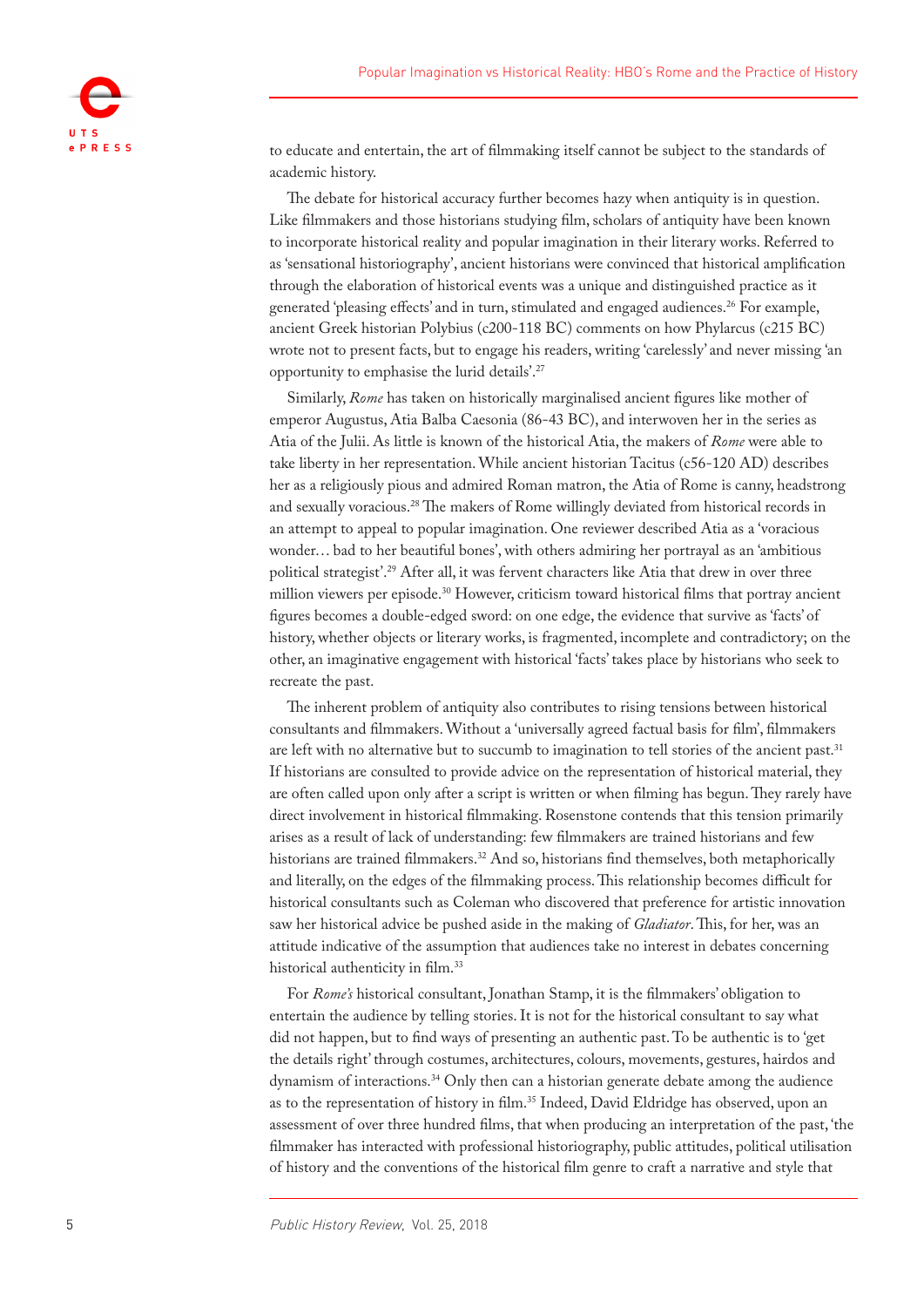

convey a perspective on the past through cinematic means'.[36](#page-9-13) Both the historical consultant and filmmaker produce an interpretation of the past that aligns just enough with historical reality as it does with popular imagination.

While Coleman expressed concerns that filmmakers disregard popular interest in historical authenticity, Natalie Zemon Davis, historian of the early modern period, asserts that audiences do not succumb to the filmmaker's representation of the past automatically. Instead, 'they ask about it, argue about it, and write letters of protest about it'.[37](#page-9-14) It is for this reason that *Rome* has been the subject of popular contention, both for its appeal – storytelling, excellent writing and authentic historical detail – and repulsiveness – excessive sex, anachronism and soap opera tendencies.

Ultimately, the representation of history has been shaped and constructed by historians and filmmakers alike over the years. Before the advent of television, history was assembled by historians whose conclusions of the past were borne out of the political, economic and social context of their time, their own personal views and their own understandings of what history is. When film became an object of popular interest, filmmakers began writing history on their own terms, educating and entertaining audiences through the appeal of visual media. Makers of historical epics, like *Rome*, are equally subject to the constraints of history that historians face. Lack of evidence means that connecting to the past is only possible through the language, purpose, methodology and distortions imposed by the writer and producer of a particular historical period.

# The Challenge of the Visual

As noted earlier, history and film often tend to be placed on opposite ends of the spectrum: history on one end for being restrictive, dense and providing no room for a proper visualisation of historical events; film on the other for offering an inaccurate, fictionalised and sensationalised view that fails to align with historical reality. Seldom are they grouped together as unique individual mediums of historical representation. Ken Burns, a documentary filmmaker, proclaimed that scholars tend to 'speak only to themselves' when they present a past that is dense with historical facts, leading to a rising disinterest toward historical studies from the public as history becomes too 'anti-narrative'.[38](#page-9-15) Alternatively, historians such as Robert Brent Toplin assert that while academic history can be 'anti-narrative', it exposes its readers to historiographical debates and multiple perspectives in a way that film cannot.<sup>39</sup> He concludes that films 'rarely give audiences a sense of the challenges in historical representation' as they 'imply that the study of history is a tidy operation'.[40](#page-9-17) It is precisely this perspective of film that *Rome* challenges.

*Rome* proposes an alternative presentation of history. It attempts to shatter preconceived notions of the historical epic by offering an authentic retelling of Rome that challenges popular perceptions of history as being a linear sequence of events to one of unpredictability. Titus Pullo and Lucius Vorenus are considered to be constituent agents of change whereupon both their luck and misfortune becomes necessary in the events that transpire throughout Roman history in order to make it whole. In this way, *Rome* is able to cleverly fashion the relationship between everyday history and the history of big events and offer a new 'branding' of the historical epic.[41](#page-9-18) According to Stamp, the past helps filmmakers and historians alike to 'brand' stories in a way where the audience becomes familiar with a particular storyline or plot and thus rarely anticipate the end result. *Rome* has attempted to shift popular imagination away from the standard historical genre to 'offer something fresh'.[42](#page-9-19) The world of *Rome* is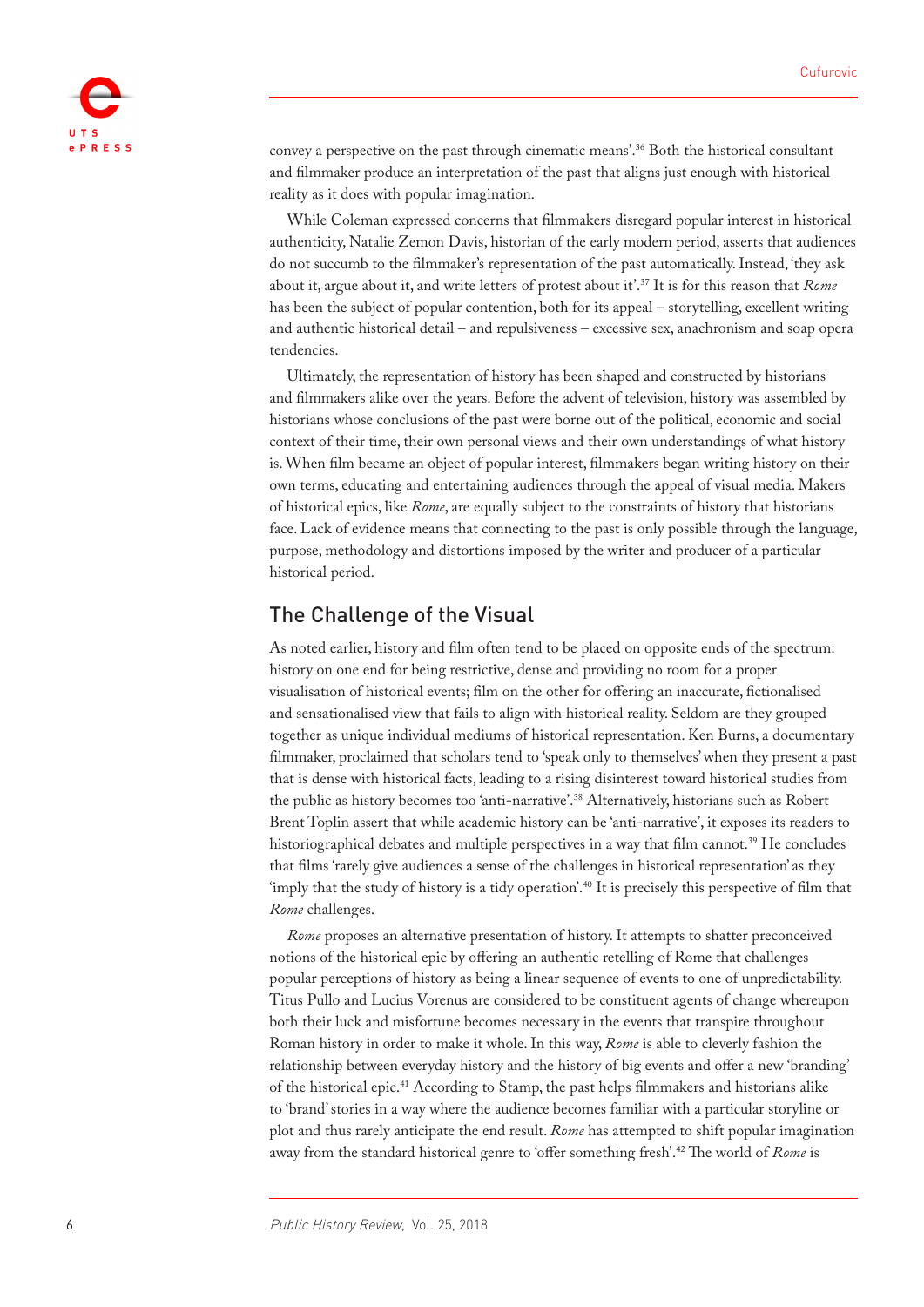

therefore 'much more exotic, and strange, and unexpected, and slightly bizarre than the Rome we have been given all these years'.[43](#page-9-20)

While in the last episode of season one Caesar falls to his death – a historical event universally known – *Rome* at the same time shook preconceived notions of Caesar's death by making it appear as an accidental historical event.<sup>44</sup> Various historical accounts and literary works explain the multiple warnings Caesar received about Ides of March. In the Roman calendar, the 'Ides of March' refers to the fifteenth day of the third month. Ancient historians Plutarch (c46-120 AD) and Suetonius (c69-122 AD) wrote that Caesar set off to the Senate house after heavy persuasion from Brutus, surrounded by no other but his contemporaries[.45](#page-9-22) In Rome, Caesar is accompanied by Lucius Vorenus, Marc Antony and surrounded by a few others. Though instructed by Caesar not to leave his side, Vorenus was pulled aside by Atia's slave who reported troubles at home. Vorenus' decision to leave the procession indirectly led to Caesar's inevitable downfall. In *Rome*, it is the coincidences of everyday circumstances that trigger major historical events. Through the displacement of hierarchies between fictional and historical actors, the coherence of conventional historiography is transformed to illustrate the contingency of historical action.

By intertwining the history of big events with the history of the everyday, *Rome* encapsulates the complexities of Roman history in an attempt to 'go through the portal of historical detail into an authentic archetypal world that resonates with people'[.46](#page-9-23) Anthropologist and film historian, Edward Fischer, states that when a film is driven by the small yet significant historical details, it is able to 'show the human condition at work in history' for it is 'only through the human condition – man's hopes, fears, loves and strivings – that an audience finds identification' and thus a connection to history.[47](#page-9-24) Of course, HBO's success with *Rome* lies in its ability to realistically portray historical characters in a human context, like that of Pullo and Vorenus. In fact, in an online history forum one reviewer praised *Rome* for taking this approach, writing that when films or shows are made about Rome, they almost always portray the 'glory' and 'achievements'. Rarely do they capture the 'down-and-dirty everyday urban life' of Rome.<sup>[48](#page-9-25)</sup>

Thus, *Rome* was able to shift popular conceptions of history away from just politics toward an intertwining with the social. But this shift is determined as much from the motivations of filmmakers as it is from the audience. Historical critic and classicist Joanna Paul noted that while film has the ability to shape history according to its will, it is the audience's expectations as well as their attitudes toward historical authenticity that characterises the historical genre.<sup>49</sup> As a result, the creators of *Rome* were able to motivate historical facts paradoxically through fiction.

Given the important impact of *Rome* on both history and popular imagination, it becomes clear that film can be a legitimate medium of historical investigation. Films and shows of the historical epic, like *Rome*, attempt to bridge the gap between academic history and the public by presenting a past that reflects both historical reality and popular imagination. Historian of modern media, Andrew B. R. Elliot, asserts that audiences of epic films are simultaneously poised 'to be pushed away from the film by impossible spectacle which they are aware is not real' while at the same time being 'drawn in to the narrative by that same spectacle's realistic portrayal of those fantastic worlds'.[50](#page-10-0) This observation highlights the importance of the duality of both historical reality and popular imagination for both film and written history. Without one or the other, neither medium will deliver a comprehensive understanding of historical events.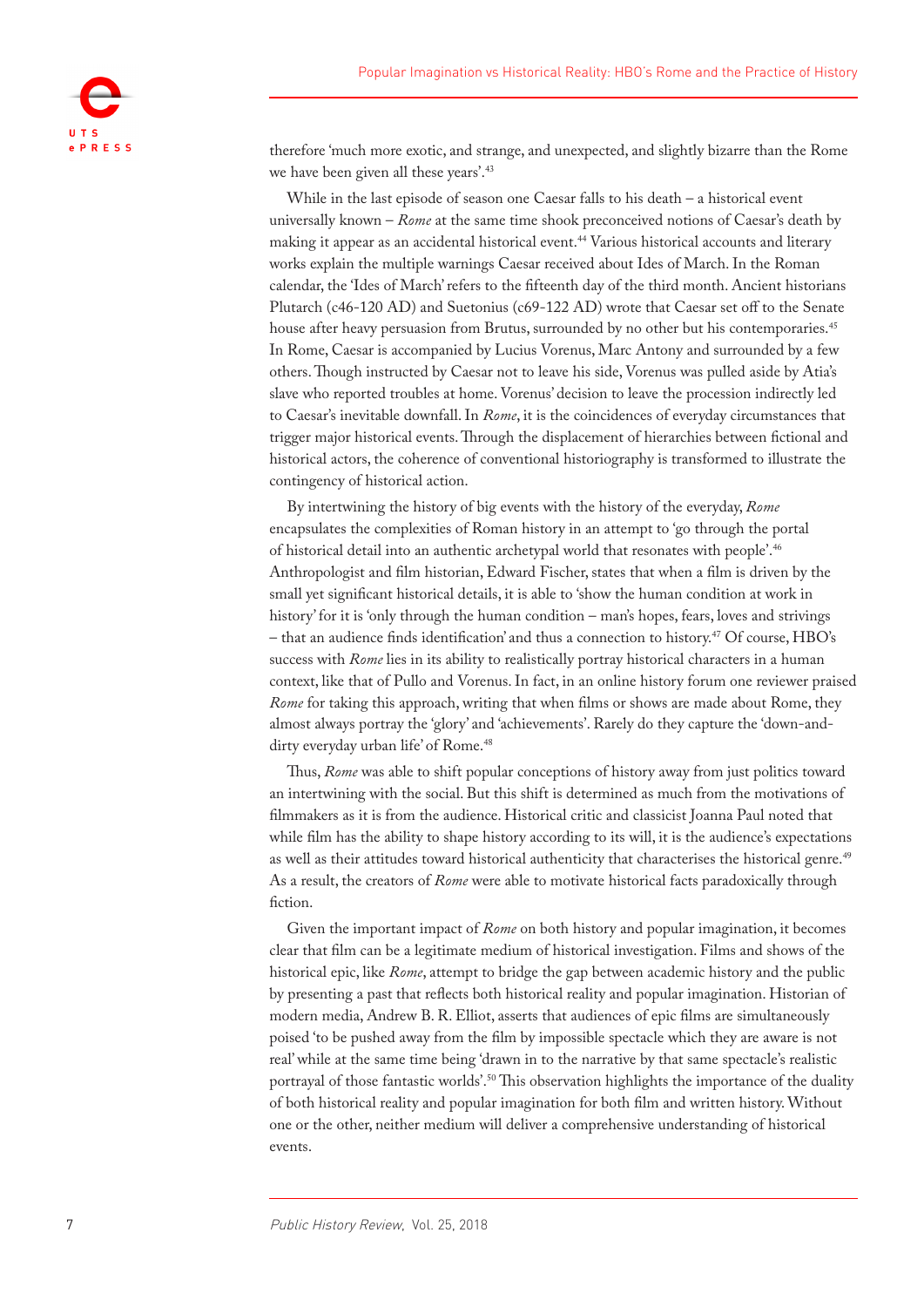

While *Rome* may never have had 'regular orgies, saluted its emperors with raised arms, or condemned gladiators to die with a downward point of the thumb', it is film that has allowed these representations of historical events to become 'absolute mainstays of popular conceptions about Roman culture'.<sup>51</sup> For this reason, historians need to recognise the increasing ability of film to attract a wide range of audiences due to its ability to appeal to, and shape, popular imagination of historical events. That is not to say that historians have been oblivious to this. The wide range of scholarship available on film, popular culture and history is testament to the changing nature of historical representation. Most certainly, due to the immense impact of film on popular imagination and history, public institutions such as the Nicholson Museum at the University of Sydney have commissioned a series of LEGO constructions of popular ancient monuments such as the Colosseum in Rome, the Acropolis in Greece and the sites of Pompeii and Herculaneum. With an increase of twenty-five thousand people visiting the museum, it becomes clear that popular imagination is driven by new ways of engaging with history.<sup>52</sup>

# Conclusion

Historical films have been subject to controversy and criticism within the discipline of history given the rise of popular interest in new and innovative forms of historical representation. The five to seven years between *Gladiator* (2000) and *Rome* (2005-7) saw an upsurge of historical films focusing on the 'epic' – the spectacular, monumental and immersive periods of history that exude a mix of historical reality and speculative fiction. As a result, history became a popular interest as fans from all over the world wrote reviews on online forums and movie content sites expressing their opinion on the representation of the past. As illustrated with *Rome*, audiences admired the intertwining of historical reality with popular imagination. A good historical epic, for them, incorporated both fact and fiction that both educated and entertained. HBO's *Rome* was chosen as a case study precisely for its ability to cater to popular imagination, and in the process, shape standard perceptions of historical events derived from previous depictions of the ancient world in film.

*Rome* was unique in its ability to ignite historiographical debate by presenting history as an accident, thus allowing audiences to question the outcome of historical events. The history of Rome was one based not on fate, but caprice and luck. However, this shaping of historical events was only made possible due to the inherent problem of antiquity: lack of evidence meant that filmmakers had to resort to imagination in order to present a coherent narrative of history. While some historians criticised film for distorting the past, various others highlighted that academic history itself was constructed, revised and interpreted by historians who utilised both historical evidence and imagination to present a coherent analysis of the past. It is important to acknowledge film and academic history as an art and text, prone to presenting a distorted past. As film continues to grow into a sophisticated and popular medium, historians ought to embrace it as a new mode of historical investigation that has the ability to consider and intertwine popular imagination with historical reality.

## Endnotes

<span id="page-7-0"></span>1. See, for example, Alison Landsberg, *Engaging the Past: Mass Culture and the Production of Historical Knowledge*, Columbia University Press, New York, 2015, pp61-110, <https://doi.org/10.7312/land16574>.

<span id="page-7-1"></span>2. Steve Neale defines the historical epic as 'films with historical, especially ancient world settings; and large-scale films of all kinds which uses new technologies, high production values and special modes of distribution and exhibition…' See Neal, *Genre and Hollywood*, Routledge, London, 2000, p85.

<span id="page-7-2"></span>3. Films that emerged since *Gladiator*, directed by Ridley Scott, Universal Pictures, USA, 2000, include: *Troy*, directed by Wolfgang Peterson, Warner Bros Pictures, USA, 2004; *King Arthur*, directed by Antoine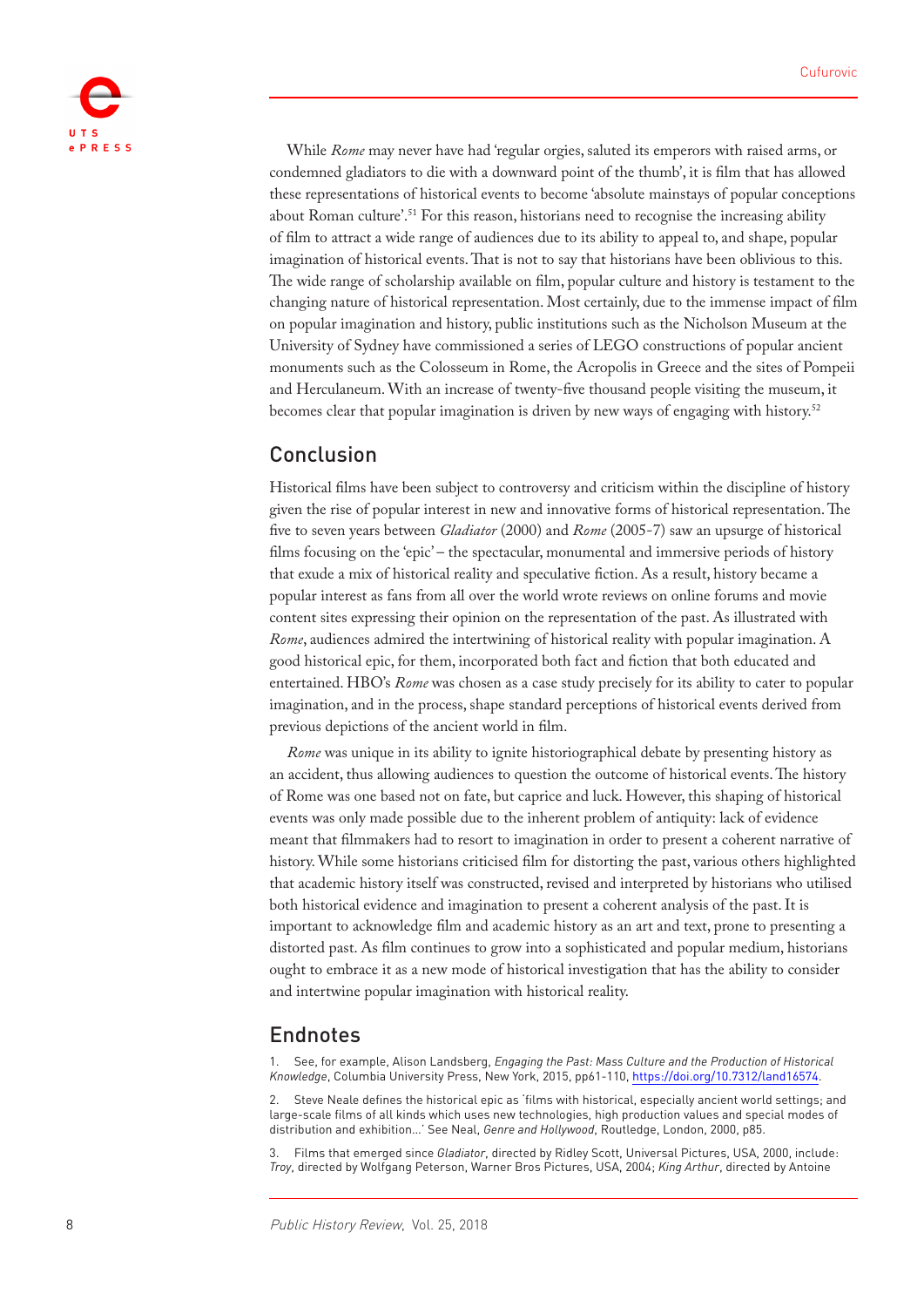

Fuqua, Buena Vista Pictures, USA, 2004; *Kingdom of Heaven*, directed by Ridley Scott, Twentieth Century Fox, UK, 2005; *Red Cliff*, directed by John Woo, Magnolia Pictures, China, 2008; *Pompeii*, directed by Paul W. S. Anderson, TriStar Pictures, USA, 2014; and, recently, the remake of *Ben-Hur*, directed by Timur Bekmambetov, LightWorkers Media, USA, 2016. At the same time, television shows gained popular traction, the most notable being: *Rome*, produced by Bruno Heller, William J. MacDonald and John Milius, Home Box Office, USA, 2005-7; *Empire*, directed by John Gray and Kim Manners, ABC, USA, 2005; *Tudors*, produced by Michael Hirst, Sony Pictures, Ireland-Canada, 2007-10; *Vikings*, produced by Michael Hirst, History Channel, Ireland-Canada, 2013-; and, recently, *Knightfall*, created by Don Handfield and Richard Rayner, History, USA, 2017-.

<span id="page-8-0"></span>4. Leopold von Ranke, *The Secret of World History: Selected Writings on the Art and Science of History*, trans Roger Wines, Fordham University Press, New York, 1981, pp56-59. For debate between historians and filmmakers, see, for example, Anny Gray and Erin Bell, *History on Television*, Routledge, London, 2013.

<span id="page-8-1"></span>5. The following scholarly journals are not specifically devoted to history and film but have covered issues relating to history and film on numerous occasions, these include: the *American Historical Review* by the American Historical Association, *The Public Historian*, *Public History Review*, and the *Journal of Popular Film and Television*. Prominent public magazines include *The Monthly Review*, *Newsweek* and *The New Yorker*. The *American Historical Review* vol 93, no 5, 1988, pp1173-1210 offers a broad, yet comprehensive, discussion on the topic of history and film. Thereafter, one issue a year was devoted to film with film historian Robert A. Rosenstone as the editor-in-chief. Two prominent reception studies journals include the *Classical Receptions Journal* and *Reception: Texts, Readers, Audiences, History*.

<span id="page-8-2"></span>6. Gray and Bell, op cit, p22.

<span id="page-8-3"></span>7. Titus Livius, *The History of Rome*, vol I, trans George Baker, Peter A. Mesier, New York, 1823, [ebooks@](mailto:ebooks@Adelaide) [Adelaide](mailto:ebooks@Adelaide).

<span id="page-8-4"></span>8. Gray and Bell, op cit, p6.

<span id="page-8-5"></span>9. Jereome De Groot, introduction to *Public and Popular History*, Routledge, London, 2012, p2 and Michael Frisch, *A Shared Authority: Essays on the Craft and Meaning of Oral and Public History*, State University of New York Press, Albany, 1990, pxx.

<span id="page-8-6"></span>10. Cited in Gary Devore, 'Now We are Rome: Ancient Roman Torture on Film, and Modern American Torture in the News', *The Awl*, 13 December 2014, <http://www.theawl.com/2014/12/now-we-are-rome> (accessed 16 June 2017).

<span id="page-8-7"></span>11. Christopher Lockett, 'Accidental History: Mass Culture and HBO's *Rome*', in *Journal of Popular Film and Television* vol 38, no 3, 2010, p104,<https://doi.org/10.1080/01956050903449632>and Andrew B. R. Elliot, 'Rewriting European History: National and Transnational Identities in *Rome*', in *Historical Journal of Film, Radio and Television* vol 33, no 4, 2013, p578,<https://doi.org/10.1080/01439685.2013.847653>.

<span id="page-8-8"></span>12. Clemontine, Quality Historical Epic, TV.com, review posted on 25 February 2009, [http://www.tv.com/m/](http://www.tv.com/m/shows/rome/reviews/) [shows/rome/reviews/](http://www.tv.com/m/shows/rome/reviews/) (Accessed 17 June 2017) and R. A. Favlo, History Brought Alive, Amazon, review posted on 13 October 2010, [http://www.amazon.com/gp/aw/cr/rR9V9OJPQW3QIN/ref=aw\\_cr\\_i\\_40](http://www.amazon.com/gp/aw/cr/rR9V9OJPQW3QIN/ref=aw_cr_i_40) (accessed 17 June 2017).

<span id="page-8-9"></span>13. Yamidude, Rome: Season One, Metacritic, review posted on 19 July 2011, [http://www.metacritic.com/](http://www.metacritic.com/tv/rome/user-reviews?dist=positive) [tv/rome/user-reviews?dist=positive](http://www.metacritic.com/tv/rome/user-reviews?dist=positive) (accessed 17 June 2017).

<span id="page-8-10"></span>14. Daria84, A Masterpiece, IMDB, review posted on 24 March 2012, [http://www.imdb.com/title/tt0384766/](http://www.imdb.com/title/tt0384766/reviews?start=30) [reviews?start=30](http://www.imdb.com/title/tt0384766/reviews?start=30) (accessed 17 June 2017).

<span id="page-8-11"></span>15. Jenny, Rome Series 1: Gladiator has Met its Match, IMDB, review posted on 14 April 2007, [http://](http://www.imdb.com/title/tt0384766/reviews?start=10) [www.imdb.com/title/tt0384766/reviews?start=10](http://www.imdb.com/title/tt0384766/reviews?start=10) (accessed 17 June 2017) and Bmoore-13, Worthwhile, Fun History Lesson, IMDB, review posted on 17 January 2007, [http://www.imdb.com/title/tt0384766/](http://www.imdb.com/title/tt0384766/reviews?start=150) [reviews?start=150](http://www.imdb.com/title/tt0384766/reviews?start=150) (accessed on 17 June 2017).

<span id="page-8-12"></span>16. Lockett, op cit, p111.

<span id="page-8-13"></span>17. LordVishnu, Vale Roma!, IMDB, review posted on 26 March 2007, [http://www.imdb.com/title/tt0384766/](http://www.imdb.com/title/tt0384766/reviews?start=70) [reviews?start=70](http://www.imdb.com/title/tt0384766/reviews?start=70) (accessed 18 June 2017).

<span id="page-8-14"></span>18. Monica S. Cyrino, introduction to *Rome, Season One: History Makes Television*, Blackwell Publishing, Oxford, 2008, p6 and Elliot, op cit, p583.

<span id="page-8-15"></span>19. NardiViews, 'Phenomenal! Best Depiction Ever!, Amazon, review posted on 25 November 2009, [http://](http://www.amazon.com/gp/aw/cr/rR1SKFQHCM4KJ3R/ref=aw_cr_i_1) [www.amazon.com/gp/aw/cr/rR1SKFQHCM4KJ3R/ref=aw\\_cr\\_i\\_1](http://www.amazon.com/gp/aw/cr/rR1SKFQHCM4KJ3R/ref=aw_cr_i_1) (accessed 18 June 2017).

<span id="page-8-16"></span>20. Lockett, op cit, p105.

<span id="page-8-17"></span>21. Emphasis original, Mary Beard, *The Roman Triumph*, The Belknap Press of Harvard University Press, Cambridge, 2007, p5,<https://doi.org/10.4159/9780674020597>.

<span id="page-8-18"></span>22. See, for example, note 5 above.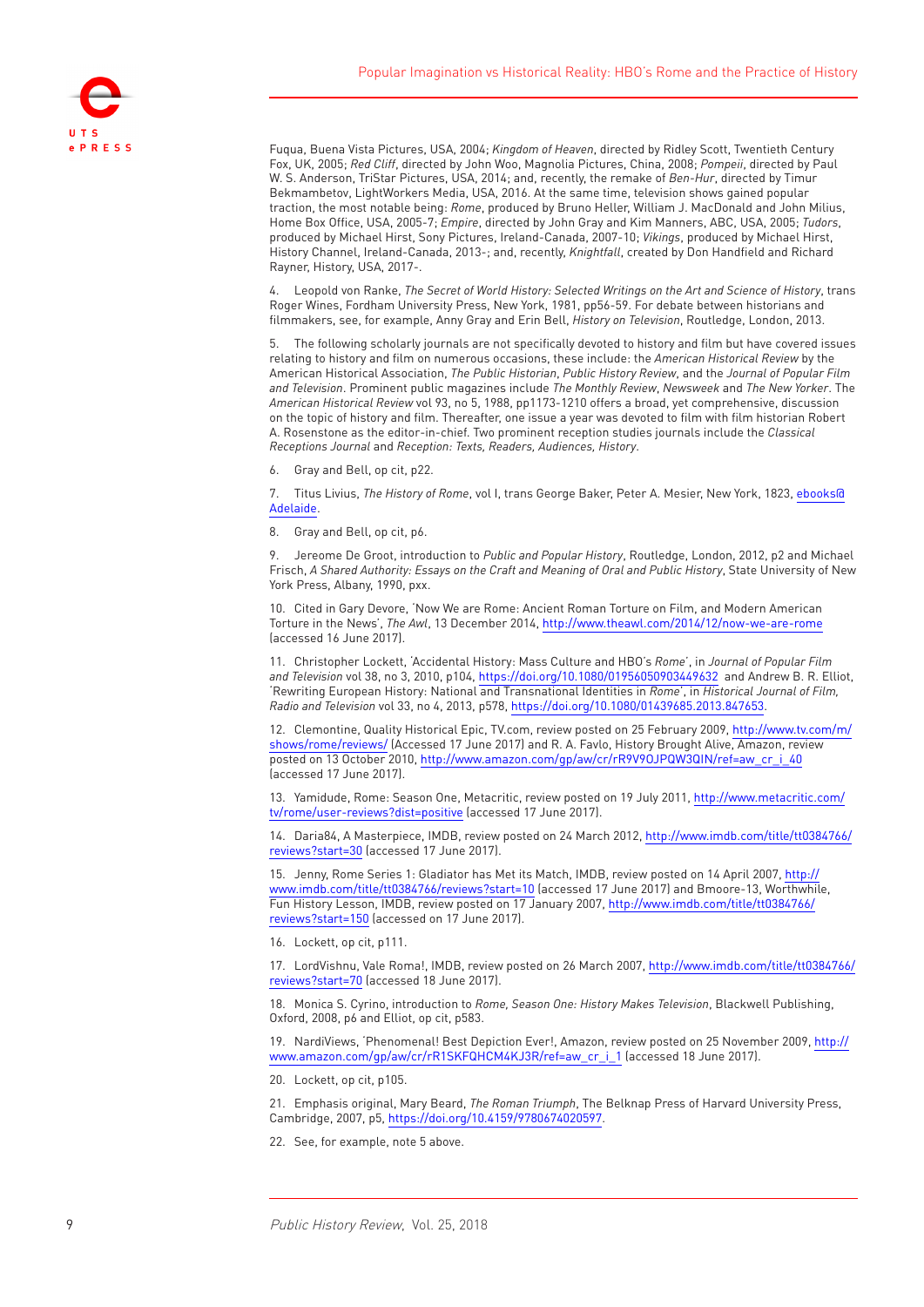

<span id="page-9-0"></span>23. Robert A. Rosenstone, *Visions of the Past: The Challenge of Film to Our Idea of History*, Harvard University Press, Cambridge, 1995, p121.

<span id="page-9-1"></span>24. ibid, pp34-5.

<span id="page-9-2"></span>25. Holly Haynes, '*Rome*'s Opening Titles: Triumph, Spectacle and Desire', in Monica S. Cyrino (ed), *Rome, Season One: History Makes Television*, Blackwell Publishing, Oxford, 2008, pp49-50, [https://doi.](https://doi.org/10.1002/9781444301540.ch4) [org/10.1002/9781444301540.ch4](https://doi.org/10.1002/9781444301540.ch4).

<span id="page-9-3"></span>26. W. Jeffrey Tatum, 'Making History in *Rome*: Ancient vs. Modern Perspectives', in Monica S. Cyrino (ed), *Rome, Season One: History Makes Television*, Blackwell Publishing, Oxford, 2008, p33 and Martin M. Winkler, '*Gladiator* and the Traditions of Historical Cinema', in Martin M. Winkler (ed), *Gladiator: Film and History*, Blackwell Publishing, Oxford, 2005, p17.

<span id="page-9-4"></span>27. Polybius, *The Histories*, 2.56, trans Robin Waterfield, Oxford University Press, New York, 2010, pp118- 9. Also see, for example, Tatum, op cit, pp29-4, for an analysis on ancient and modern historiographical perspectives on the writing of Roman history.

<span id="page-9-5"></span>28. Publius Cornelius Tacitus, *A Dialogue Concerning Oratory*, 28.17, vol 8, trans Arthur Murphy, Random House, New York, 1942, p92.

<span id="page-9-6"></span>29. John Leonard, 'Live from Caesar's Palace', *New York Magazine,* 8 September 2005, [http://nymag.com/](http://nymag.com/nymetro/arts/tv/reviews/12443/) [nymetro/arts/tv/reviews/12443/](http://nymag.com/nymetro/arts/tv/reviews/12443/) (accessed 23 June 2017) and Christopher T. Chase, "ROME": If You Want To, IMDB, review posted on 28 August 2005,<http://www.imdb.com/title/tt0384766/reviews?start=0> (accessed 23 June 2017).

<span id="page-9-7"></span>30. Cyrino, op cit, p3.

<span id="page-9-8"></span>31. Robert Stow, 'Popcorn and Circus: An Audience Expects', in Andrew B. R. Elliot (ed), *The Return of the Epic Film: Genre, Aesthetics and History in the 21st Century*, Edinburgh University Press, Edinburgh, 2014, p76, [https://doi.org/10.3366/edinburgh/9780748684021.003.0005.](https://doi.org/10.3366/edinburgh/9780748684021.003.0005)

<span id="page-9-9"></span>32. Cited in Marnie Hughes-Warrington, *History Goes to the Movies*, Routledge, New York, 2007, pp16-7.

<span id="page-9-10"></span>33. Peter Desmond, 'The Roman Theatre of Cruelty', *Harvard Magazine* vol 5, no 22, 2000, [http://](http://harvardmagazine.com/2000/09/the-roman-theatre-of-cru.html) [harvardmagazine.com/2000/09/the-roman-theatre-of-cru.html](http://harvardmagazine.com/2000/09/the-roman-theatre-of-cru.html) (accessed 24 June 2017) and Kathleen Coleman, 'The Pedant Goes to Hollywood: The Role of the Academic Consultant', in Martin M. Winkler (ed), *Gladiator: Film and History*, Blackwell Publishing, Oxford, 2005, p48.

<span id="page-9-11"></span>34. J. Paul Getty Museum, interview with Jonathan Stamp, *Balancing Fact and Fiction: The Ancient World of HBO's Rome*, [http://www.getty.edu/museum/programs/villa\\_council\\_rome.html](http://www.getty.edu/museum/programs/villa_council_rome.html) (accessed 24 June 2017).

<span id="page-9-12"></span>35. ibid.

<span id="page-9-13"></span>36. David Eldridge, *Hollywood's History Films*, I. B. Tauris, London, 2006, p3.

<span id="page-9-14"></span>37. Natalie Zemon Davis, *Slaves on Screen: Film and Historical Vision*, Harvard University Press, Cambridge, 2000, p15.

<span id="page-9-15"></span>38. Thomas Cripps, 'Historical Truth: An Interview with Ken Burns', *American Historical Review*, vol 100, no 3, 1995, p745, <https://doi.org/10.2307/2168603>.

<span id="page-9-16"></span>39. Robert Brent Toplin, 'The Filmmaker as Historian', in *The American Historical Review* vol 93, no 5, 1988, p1220, [https://doi.org/10.2307/1873536.](https://doi.org/10.2307/1873536)

- <span id="page-9-17"></span>40. ibid, p1216.
- <span id="page-9-18"></span>41. J. Paul Getty Museum, op cit.
- <span id="page-9-19"></span>42. ibid.
- <span id="page-9-20"></span>43. Cited in Devore, op cit.

<span id="page-9-21"></span>44. 'Kalends of February', *Rome*, DVD, directed by Alan Taylor, Home Box Production, USA, 2005.

<span id="page-9-22"></span>45. Plutarch, *Life of Julius Caesar*, trans Thomas North, Hard Press Publishing, Miami, 2012, pp66-7 and Suetonius, *Lives of the Caesars*, trans Catherine Edwards, Oxford University Press, Oxford, 2000, pp38-9.

<span id="page-9-23"></span>46. J. Paul Getty Museum, op cit.

<span id="page-9-24"></span>47. Edward Fischer, 'Historians Advise Filmmakers', in *Journal of the University of Film Producers Association* vol 12, no 4, 1960, p3.

<span id="page-9-25"></span>48. Mandate of Heaven, In Response to Ajax\_Minoan, Historium, review posted on 10 September 2012, <http://historum.com/history-films-television/47238-hbo-s-rome-3.html> (accessed 24 June 2017).

<span id="page-9-26"></span>49. Joanna Paul, 'When it Comes to Ancient Rome, Hollywood Sticks to the Same Tired Old Formula', *The Conversation,* 22 May 2014, [http://theconversation.com/when-it-comes-to-ancient-rome-hollywood-sticks](http://theconversation.com/when-it-comes-to-ancient-rome-hollywood-sticks-to-the-same-tired-old-formula-26733)[to-the-same-tired-old-formula-26733](http://theconversation.com/when-it-comes-to-ancient-rome-hollywood-sticks-to-the-same-tired-old-formula-26733) (accessed 24 June 2017).